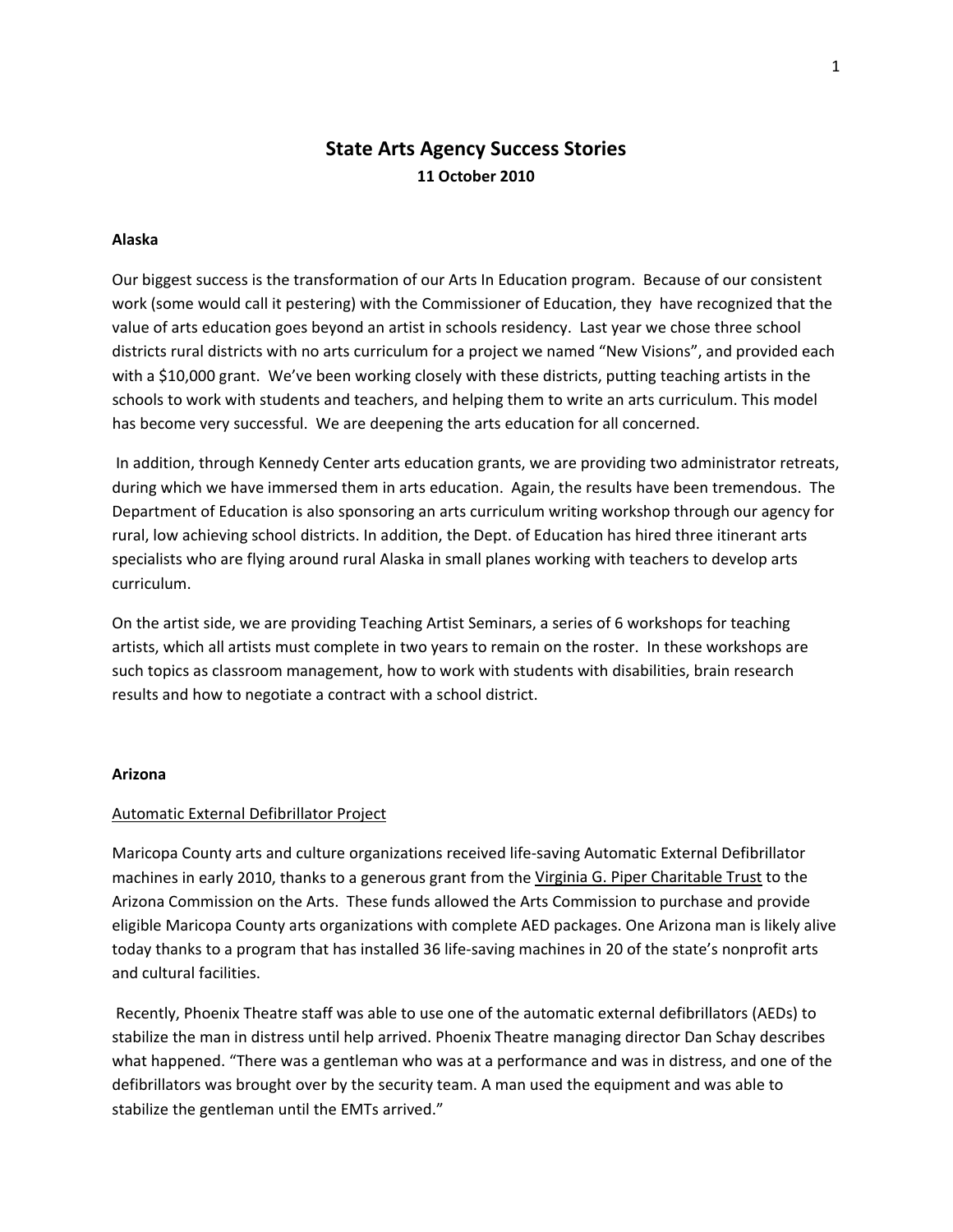Director Bob Booker says the roughly \$50,000 investment was clearly worth it. You can never put a price tag on a person's life, but I think it's paid for itself a couple of times already." The program contained a requirement for employee training. As a result, Booker says more than two hundred staffers at Arizona arts facilities have been trained for CPR and using the machines.

# Statewide Arts Education Census

The first statewide Arizona Arts Education Census shows that many Arizona schools have found ways to deliver arts education programs with few dedicated resources.

Results from the statewide research show that nearly 90 percent of Arizona students have access to at least one arts education program, but that half of the schools responding to the survey reported no budget for curricular support in arts education and almost 8 out of 10 schools spent less than half‐a‐ penny a day on arts education.

"The results show a remarkable dichotomy," said Robert Booker, Executive Director, Arizona Commission on the Arts. "On one hand, we know that there are opportunities for students across the state to access arts education programs, but at the same time limited or no funding exists to support these programs. Some of our Arizona children are attending schools where they receive limited arts education and in some cases they receive none at all. One fact is very clear: the arts make a difference. Children receiving art instruction as part of their education have greater success in reading, mathematics, thinking and social skills, and are more likely to stay in school."

## **California**

California license plates to support the arts are now tax‐deductible by Darrell Smith, *The Sacramento Bee* published May 18, 2010

A Sacramento business owner wants motorists across the state to ride to the rescue of California's arts programs – one license plate at a time. And a ruling by the state's Franchise Tax Board just might make it possible.

Fees for the palm trees-and-sunset license plates that support the arts in California are now taxdeductible.

Burnie Lenau's Sacramento landscaping firm Lawnman was the first business in California to take advantage of the decision Monday, the unofficial start to a California Arts Council campaign to place the specialty arts license plates, designed by Sacramento artist Wayne Thiebaud, on 1 million vehicles. "It's an opportunity to give back, and it's an opportunity to help kids, the state and businesses," said Lenau. "How do you beat that?"

Lenau has supported arts and education programs both through his business, as a member of the Sacramento Metropolitan Chamber of Commerce and as a season ticket holder of the Music Circus. Over the next seven months, he plans to attach the arts license plates to his entire 30‐vehicle fleet.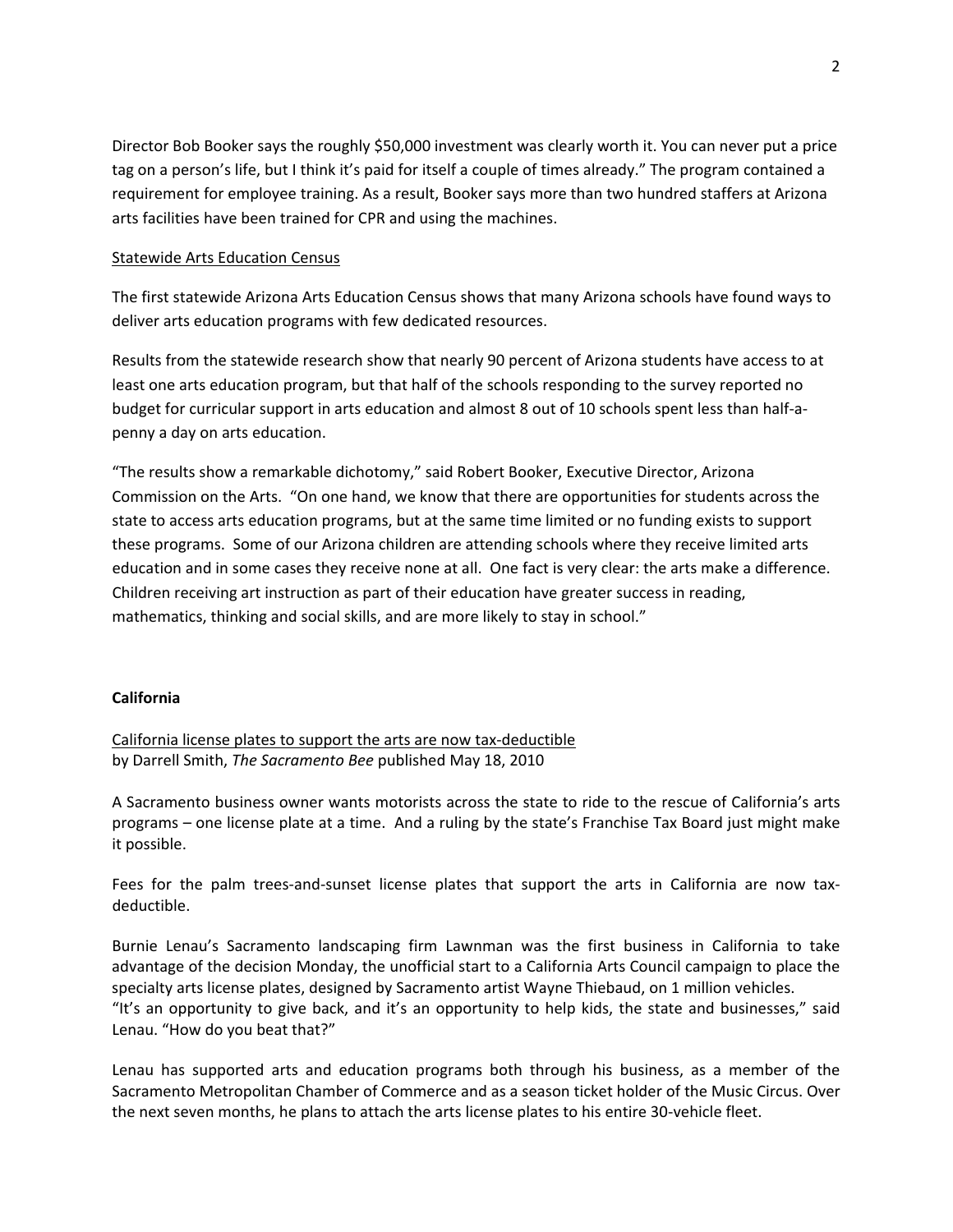The council's One Million Plates for the Arts campaign would pump much-needed cash into the council's coffers to fund arts education and local arts programs. Plates are \$50 for a standard tag and \$98 for a personalized plate.

The council receives about \$35 from every new plate and about \$40 per renewal, making up 60 percent of the arts council's \$5.4 million budget, council officials said.

The fees are now considered a charitable contribution to the council, thanks to a Franchise Tax Board ruling last November.

Specialty interest license plate sales have been a boon for any number of California causes – from coastal protection to scholarships to veterans' organizations. More than \$216 million has been generated for a variety of causes over the years, said Department of Motor Vehicles spokesman Michael Marando. And today, more than 162,000 arts plates are in circulation, Marando said. "Given the state's budget circumstances, we're going to be looking toward license plates to fund arts programs in the future," said Mary Beth Barber, a California Arts Council spokeswoman. "Arts license plates will become more and more important."

Statewide, more than 300 organizations depend on funding from the arts council, but it ranks dead last in the nation in spending per capita, the result of years of budget cuts. According to council officials, the state spends just 12 cents per person per year on the arts. Massachusetts spends nearly \$2 per person and New York spends more than \$2.50. But Barber hopes the license plate's new charitable contribution status will spur businesses to follow business owner Lenau's example. "Business never had the incentive to participate, but now there's a bottom‐line benefit for those participating in the program," Barber said. Bob Welton, a Metro Chamber member services executive who told Lenau of the arts council effort, says he expects other businesses to follow suit. "It's even more critical for the business community to step up, because arts funding is flat-out not available," Welton said. "Whether you're supporting the arts or helping at-risk kids, it makes the quality of life for everyone better."

# # #

For more information about the Art License Plate, contact Mary Beth Barber at mbarber@cac.ca.gov . Lawnman Landscaping owner Burnie Lenau of Sacramento shows of the Arts License Plate with children from Sacramento Theatre Company who benefit from the California Arts Council's "Artists in Schools" program. Lawnman is the first California business to contribute to the arts in California by putting Arts License Plates on his fleet vehicles. A clarification from the Franchise Tax Board in November 2009 assured business owners that Arts Plate fees may be considered charitable contributions to the California Arts Council for tax purposes.

## **Colorado**

I'd say our success story is the four pieces of legislation we passed this year, particularly becoming the Creative Industries Division. This legislative action raised the visibility of the creative sector and positioned the creative industries as a priority strategy to achieve economic growth in Colorado.

From the Governor's press release: On May 18, 2010, Gov. Bill Ritter today strengthened Colorado's promising creative‐industries economic sector by signing four bills into law that will help the state capitalize on the sector's immense potential for innovation, imagination and growth. "By focusing on creative industries, we can grow clean and sustainable jobs for the future," Gov. Ritter said during a signing ceremony at the Art Institute of Colorado in Denver. "This legislation, along with additional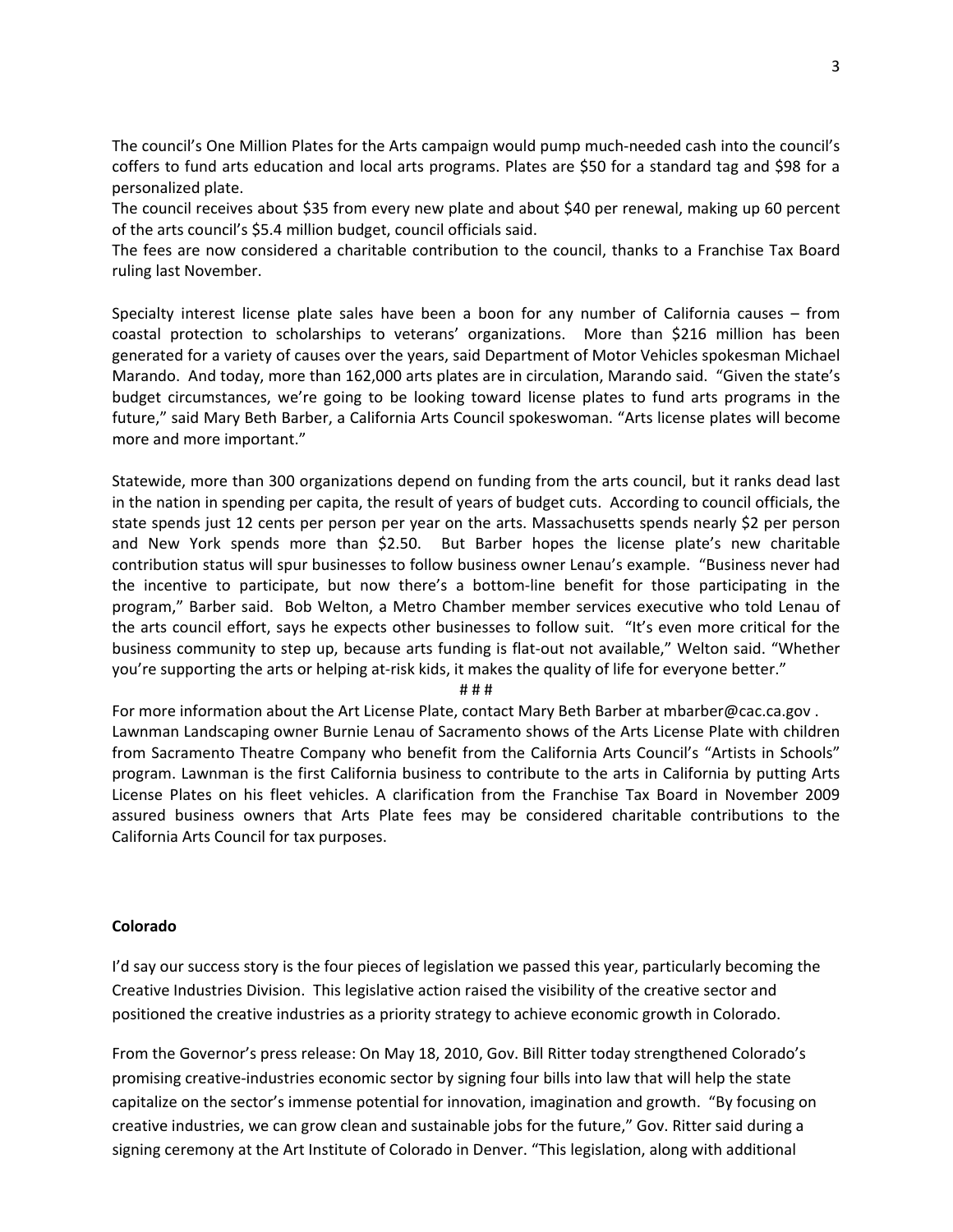recommendations from our Creative Economy Advisory Panel, now gives us a roadmap to establish Colorado as the best creative economy in the country."

Gov. Ritter established the panel last year. It was co‐chaired by Lt. Gov. Barbara O'Brien, Colorado Economic Development Director Don Marostica and Botanic Gardens CEO Brian Vogt. The Governor announced in January that thanks to the panel's work, creative industries would become a higher priority for state economic‐development efforts. In fields ranging from art to film to theater, the creative economy supports 186,000 jobs in almost 8,000 enterprises, making it the fifth‐largest employment cluster in Colorado.

#### The bills signed:

**Senate Bill 158** (Newell/Rice) creates the Creative Industries Division within the Colorado Office of Economic Development. It merges the Office of Film, Television and Media, the Colorado Council on the Arts, and the Art in Public Places Program, and renames the State Council on the Arts as the Council on Creative Industries and authorizes the Council to establish policies for the merged entity.

**House Bill 1180** (Massey/Gibbs & Spence) changes the criteria required of a film production company to qualify for a performance‐based incentive for film production activities in Colorado, making the incentive more usable and thus able to attract more film and television work to Colorado.

**Senate Bill 94** (Steadman/Rice) clarifies that the state's 33‐year‐old Arts in Public Places law, which requires a 1 percent set-aside for public art, applies to all capital construction projects funded with state dollars, regardless of the funding mechanism.

**House Bill 1273** (Merrifield/Spence & Steadman) encourages all Colorado public schools to provide education in the visual and performing arts and directs the State Board of Education to recognize the importance of the arts in development of future graduation guidelines.

#### **Florida**

Arts in Medicine (AIM) for the Panhandle is a multi‐year project of Shands Arts in Medicine, supported by the State of Florida Division of Cultural Affairs, the National Endowment of the Arts, and the UF Center for the Arts in Healthcare, designed to create a working model for arts in healthcare programs in rural communities. The overarching goals of the project are: 1) to bring the arts and creative opportunities to as many people as possible in a way that enhances individual and community health and health literacy; 2) to provide access to the arts and to build arts participation in the Florida Panhandle by exposing diverse healthcare communities to creative opportunities in the healthcare setting; and 3) to develop, assess, and disseminate a model for the integration of the arts into healthcare in rural hospitals and communities. The project has been featured as a national model by the Society for Arts in Healthcare.

The Arts in Healthcare for Rural Communities Toolkit is designed to provide resources for the development of arts in healthcare programs and projects that address health disparities and support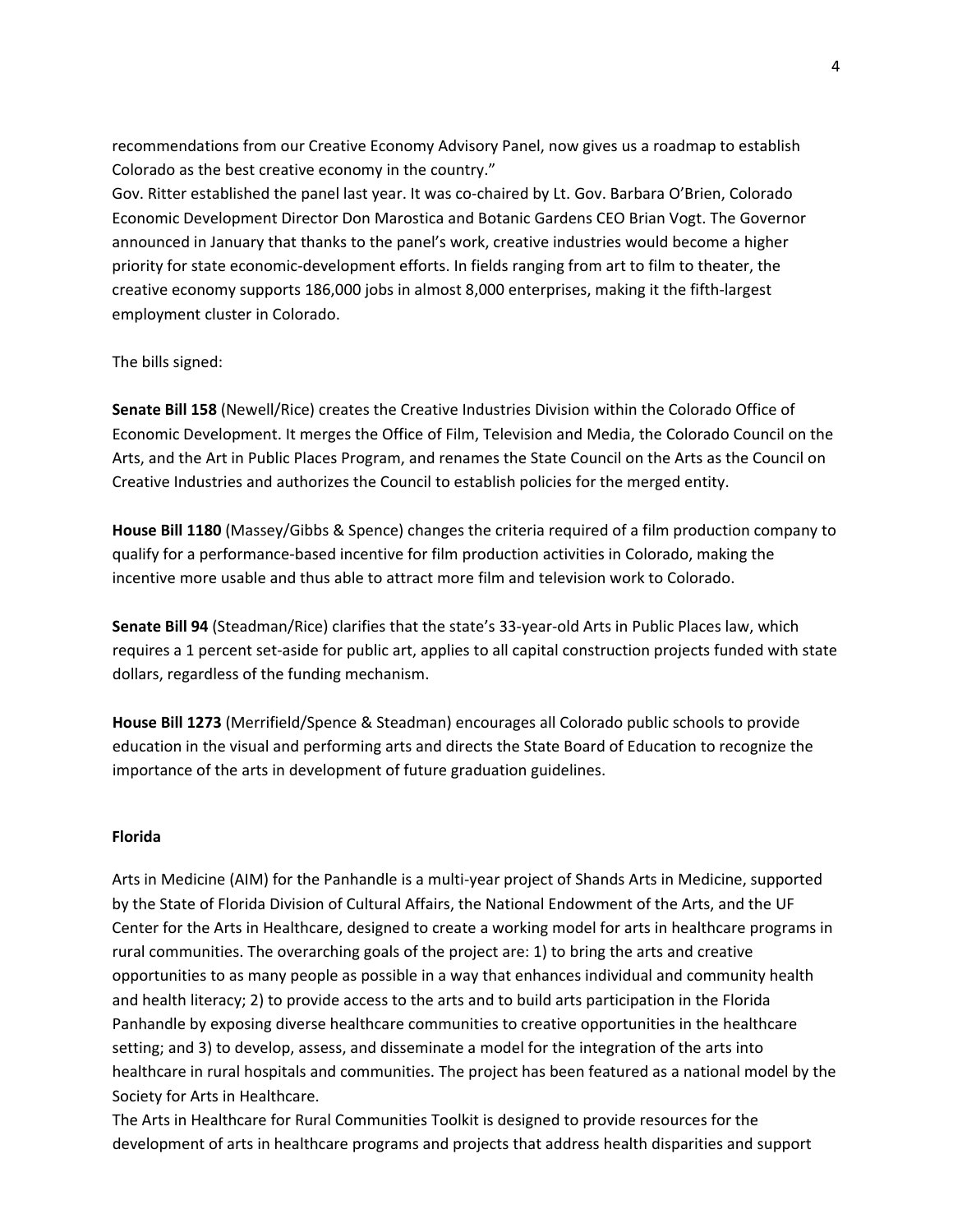individual/community health in rural communities. Click the links below to download the resource documents.

The toolkit is available online at [http://www.arts.ufl.edu/cahre/resources.asp.](http://www.arts.ufl.edu/cahre/resources.asp)

# **Maryland**

A huge victory this past year was the maintenance of the Arts Council's general fund appropriation. We were also among only a handful of state agencies that were spared additional cuts in several rounds of mid‐year cuts. This is due in no small part to the efforts of Maryland Citizens for the Arts, our advocacy organization. In the past few years, the Arts Council has worked diligently to build a positive and mutually supportive relationship with MD Citizens.

Our biggest program success this past year I would say is the increased visibility and recognition of Maryland Traditions, our program to discover, share and sustain our living traditions. Recently, our two folklorists were named as Arts MVPs in Baltimore Magazine's, "Best of" edition.

http://msac.org/mdtraditions

# **Michigan**

We've had a number of successes to talk about… not least of which is survival…. And I would be more than happy to discuss them all…..but I think I would mention first a very small program that I was particularly proud of…. Our New Leaders Arts Council of Michigan "Retention and Engagement" grant program.

The New Leaders Arts Council of Michigan is our three‐year‐old youth advisory group of 20‐somethings. This year they took the next step in their professional development and created a grant program, served as the review panel and made funding recommendations to the Council. The program itself offered mini-grants of up to \$2,500 to Michigan non-profit organizations in support of youth-based/youth lead projects. These projects must be part of a community engagement and retention strategy. The program was designed for a target audience of young people 14‐25 years. The New Leaders recommended 10 applications for fiscal year 2010 funding which totaled \$22,100.

In addition, my next goal for them was realized in September when I was able to convince the Governor's office to appoint one of the New Leaders to the Arts Council itself. Our first New Leader on the Council is Omari Rush.

NOTE: The purpose of the New Leaders Arts Council of Michigan is to engage young people in the arts and culture of Michigan. The New Leaders Arts Council of Michigan is a subcommittee of the Michigan Council for Arts and Cultural Affairs (MCACA) and works to:

- Increase young people's access to arts and culture programs within Michigan
- Advise MCACA on issues relating to young people's participation in, access to, and development through arts and culture in Michigan
- Support the programs, projects, and initiatives of MCACA
- Promote the value of arts and culture to communities.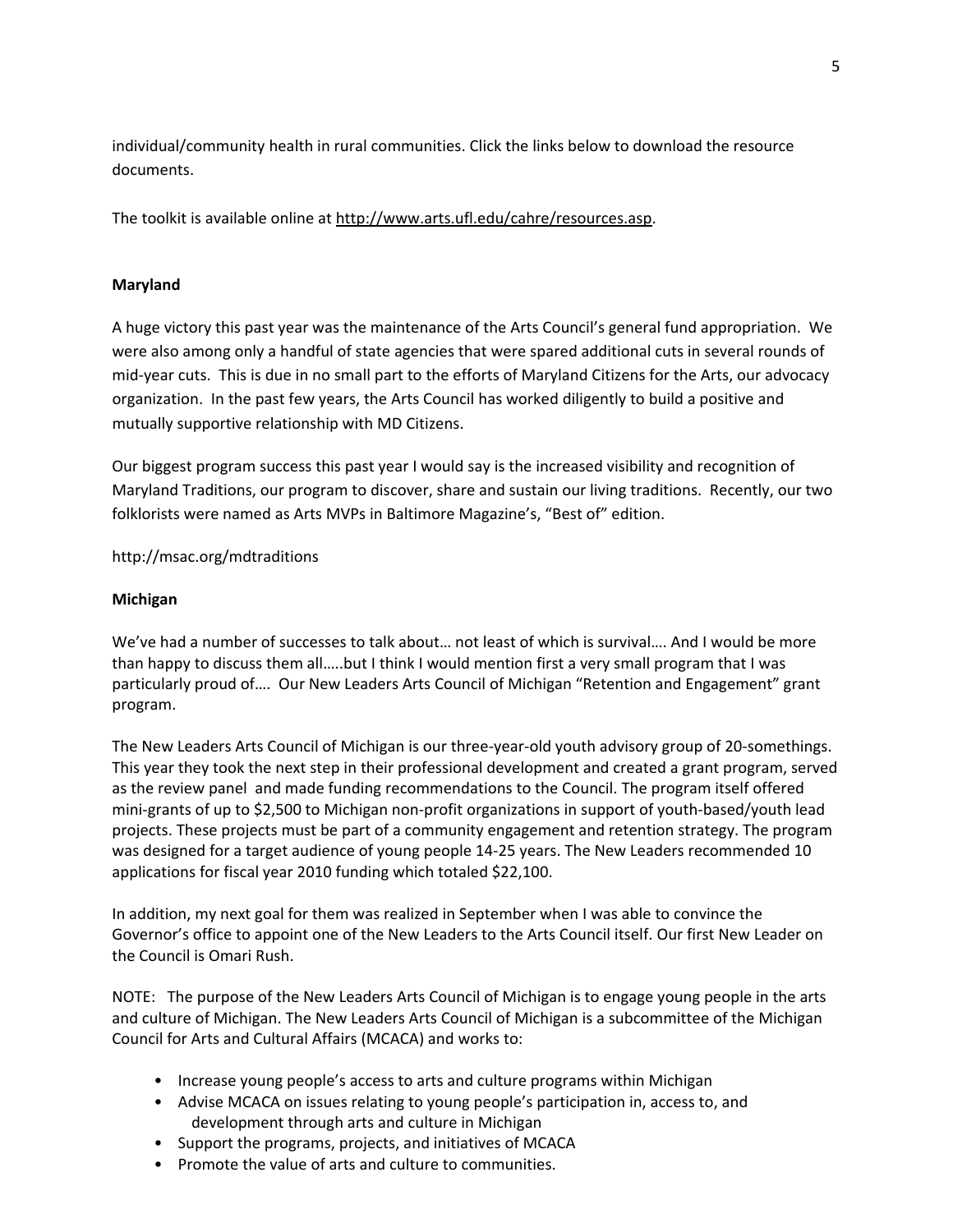# **Montana**

# Goal Mapping

We are currently restructuring workloads in our little agency, and we're using a fun tool called Goal Mapping. In this process, every staff person in the agency is answering these questions (we're having an outside consultant help us with this, but it could be done internally.)

- Each staff member makes a list of the major tasks in their job.
- How would you sort these things into columns for "Like" and "Don't Like"?
- Is there anything else you'd like to add to the "Like" and "Don't Like" like small jobs that you procrastinate about?
- Are you doing too much right now overall?
- Is anything crushing the life out of you?
- Are there distinct jobs you do that might make sense to hand over to someone else?
- Can you get rid of anything? Yes/No? What? When?
- Can you add anything? Yes/No? What? When?
- Is there anything missing from these lists? Something you are longing to do, but haven't had the chance?
- Is there anything you'd like to suggest operationally that would help the agency?
- Do you see any obvious patterns…things you can act on?
- What absolutely can't be changed or removed for business reasons?

To do the restructure, we'll take the major tasks and the goal mapping and look to see where we can and should make adjustments.

## "Blue Sparkly" Notebooks for Processes and Procedures in Staffs' Jobs

Each staff person has developed (or is in the process of doing so) a notebook (online and in a binder) of the exact processes/procedures/timelines for each job or project they do. This can vary from something as basic as "how to pay a bill" to all the steps involved in mounting the annual Capitol rotunda art exhibit for Arts and Humanities month (with all the contacts and phone numbers and planning calendar) to "How I work with the Governor's office." The idea behind it is that if a staff person leaves/retires/gets hits by a bus, this is the manual that can be turned over to the new person doing that job, and it will outline what needs to be done and what we did the last time. It's also a great place to note something that is important to a new person should a particular subject come up (like what are all those bronze bears in the basement and why are they there?) This has been incredibly helpful when there has been staff turnover! Not only does it help us remember what we did the last time or how to do the process, but it also saves a ton of time on training. It is also a great internal tool so that, when it comes to annual projects, we just refer back to this and see what we did the last time. We don't include one-timeprojects here. Another very helpful thing is that everything is in one place, so info is easy to find – and we call these our "blue sparkly notebooks." We're magpies here…all of us like shiny things, hence the name! The idea was germinated by one of my staff members, who pulled out her "blue sparkly notebook" one day at a meeting, told us about it, and we loved it so much that we decided we should all do it! We have also now placed on our master calendar the task of supervisors reviewing the manuals for staff who report to them, so we make sure that things that supervisors think should be in there are included.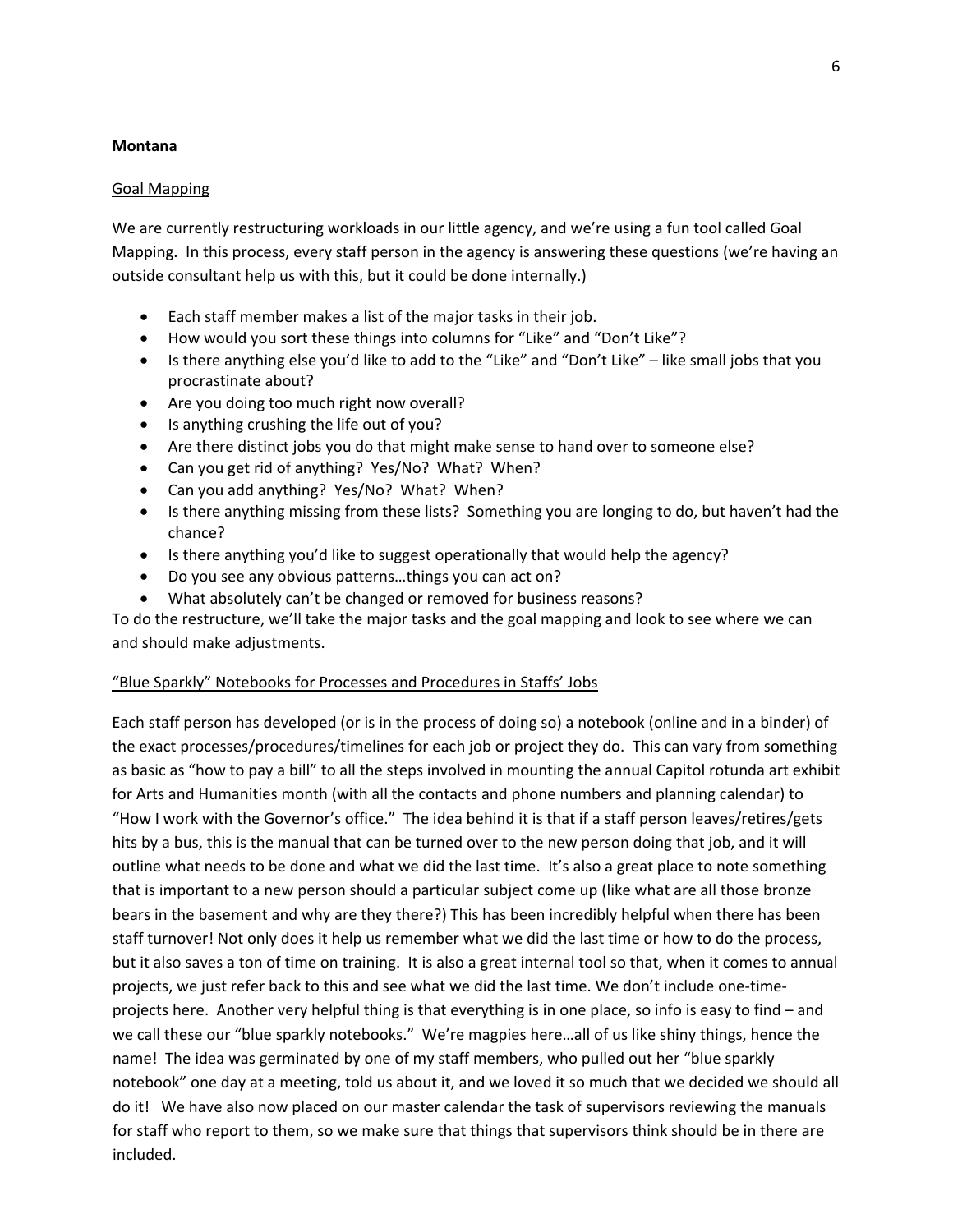#### **Nevada**

#### A Brief Report from a Broken State

Budget Overview ‐ After a tumultuous biennial legislative session, the Nevada Arts Council (NAC) begin the FY10‐11 biennium with a 43% reduction in general funds, one of the largest cuts in state government. With a downward spiraling economy, the Governor called for additional reductions and a Special Session in December 2009. An aggressive grassroots advocacy effort was enacted by Arts4Nevada.org, an online communications network of the NAC and its statewide advocacy partners. State lawmakers listened and NAC received no further cuts in FY10; maintaining its full staff and both Carson City and Las Vegas offices. NAC continued core activities (grants, technical assistance/professional development, statewide outreach programs) while balancing services for urban and rural communities. Nevada now faces a transition in the Governor's office, a massive turnover for the 2011 session, and a stunning \$3 billion deficit of a \$6 billion biennial budget (general funds). While preparing a spectrum of budget scenarios (including the potential of elimination or restructuring of our department) NAC staff is focusing on three complementary areas for the year - advocacy, constituent services, and agency efficiencies.

Advocacy - The first of the season's leadership activities, ELECTION2010 was unveiled as the A4N website's new component. Funded by a generous donation from a private foundation in support of rigorous dialogue, ELECTION2010 features responses to an arts candidate survey, candidate profiles and debates/forums; and is designed to educate elected officials and the public, while lessening the 'advocacy fatigue' of our constituents.

The Nevada Folk Arts Road Trip – A new online tool that pairs Nevada geography with folk artists and specific local traditions, supporting NAC's outreach to provide folklife education to all age groups. The Pilot Phase includes six very short videos of traditional performers and practitioners of high quality and varied artistry and cultural backgrounds ‐ launched later this fall via YouTube. Additional artists/traditions will be added to meet the increased demand for online educational programming and to promote master and apprentice artists of the online Nevada Folk Arts Roster.

The Nevada Touring Initiative (NTI) ‐ NAC maintains its commitment to provide cultural experiences at the local level, particularly in our geographically isolated communities. In addition to the Tumblewords Project (placing writers in community residencies), NTI offers installation of exhibits in a range of spaces ‐ city halls, museums and libraries ‐ for a minimal fee. Three exhibits were curated for FY10‐11 ‐ A Tribe of Artists: Costumes and Culture at Burning Man, Great Basin Exteriors: A Contemporary Photographic Survey, and What Continues the Dream: Contemporary Arts and Crafts from the Powwow Tradition.

NACo Conference - Assisting with NACo's 2010 conference this summer, NAC sponsored a public art/historic preservation walking tour in downtown Reno, musical performances in the convention center, a panel discussion on the arts and community/economic development, and coordinated/cohosted the Arts Award Dinner of the NACO Arts and Culture Commission for 120 national/local leaders at a downtown architectural firm/mixed use warehouse. Tim Jones, NAC chair, received the 2010 Annual Arts Advocacy Award from the NACo Arts and Culture Commission.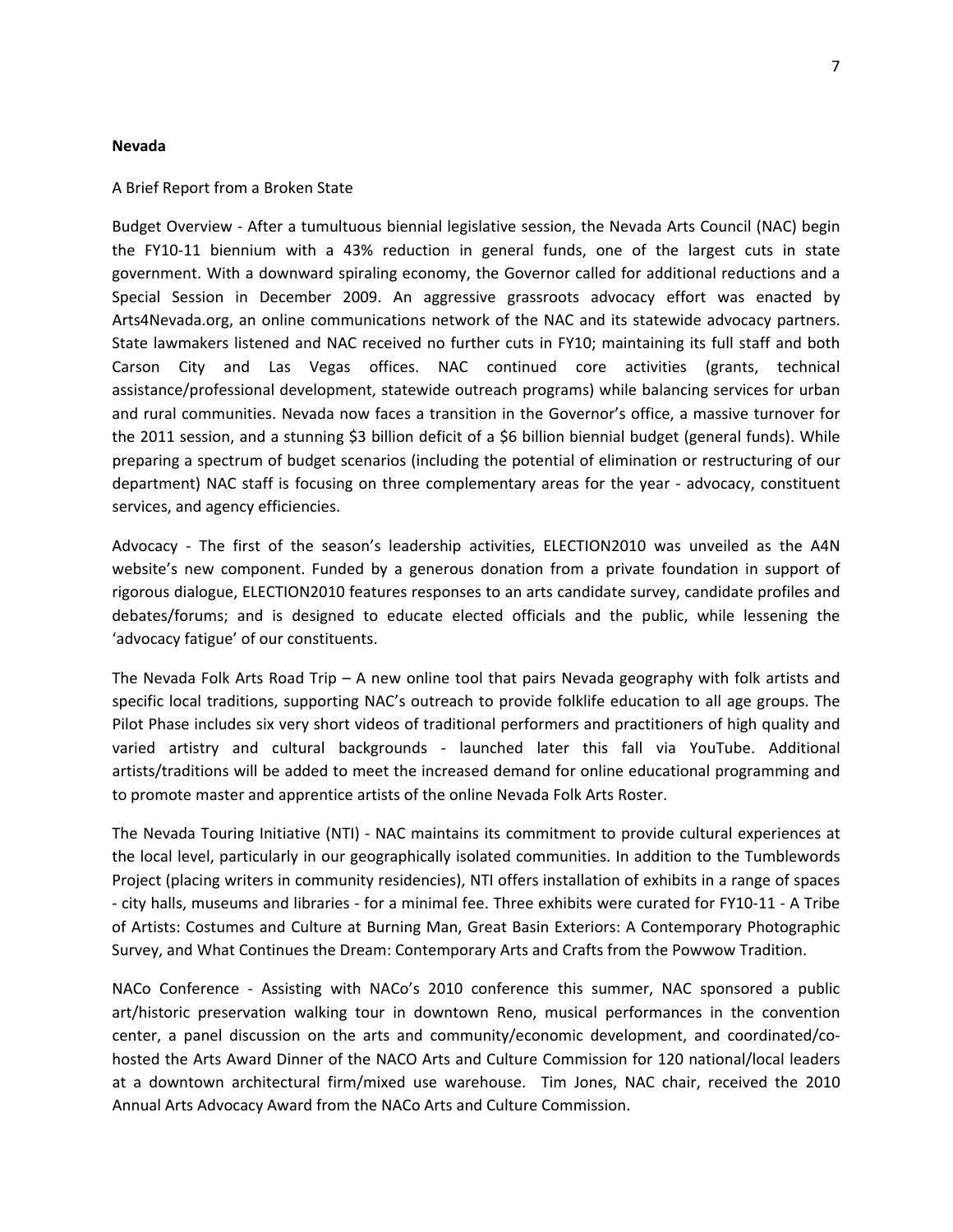#### **New Mexico**

Can you say road trip? New Mexico Arts continues to receive national attention for its Arts Trails program designed to put New Mexico artists on the map and bring the market to them. This place‐ based, arts economic development and cultural tourism project allows artists to stay in their home communities, while at the same time increasing their sales and income and promoting entrepreneurship. USA Today ran a page and a half story on the New Mexico Fiber Arts Trails in July, and gave the program ongoing extensive coverage on the USA Today Website, including a video, picture book, interactive map of the fiber arts trails. The New Mexico Fiber Arts Trails was one of just five road trip destinations featured by USA Today over the summer. Given that it costs more than \$200,000 to purchase a full‐page ad in USA Today, that's not a bad return on investment for New Mexico Arts and provided amazing free press and exposure to the fiber artists and destinations along the arts trails.

Here are the links to the USA Today coverage on New Mexico Fiber Arts Trails, as well as itinerary:

# [http://travel.usatoday.com/destinations/summerroadtrip/New](http://www.usatoday.com/travel/destinations/summerroadtrip/new-mexico-fiber-arts-trail-map.htm)‐Mexico‐Fiber‐Arts‐Trail

# [http://www.usatoday.com/travel/\\_common/destinations/summerroadtrip/pdf/itinerary\\_newmexico.p](http://www.usatoday.com/travel/_common/destinations/summerroadtrip/pdf/itinerary_newmexico.pdf) [df](http://www.usatoday.com/travel/_common/destinations/summerroadtrip/pdf/itinerary_newmexico.pdf)

video

link: [http://www.usatoday.com/video/index.htm?bctid=292253774001#/Summer+road+trips%3A+Fiber](http://www.usatoday.com/video/index.htm?bctid=292253774001#/Summer+road+trips%3A+Fiber+arts+trails/292253774001) [+arts+trails/292253774001](http://www.usatoday.com/video/index.htm?bctid=292253774001#/Summer+road+trips%3A+Fiber+arts+trails/292253774001)

interactive map: [http://www.usatoday.com/travel/destinations/summerroadtrip/new](http://www.usatoday.com/travel/destinations/summerroadtrip/new-mexico-fiber-arts-trail-map.htm)-mexico-fiberarts‐trail‐[map.htm](http://www.usatoday.com/travel/destinations/summerroadtrip/new-mexico-fiber-arts-trail-map.htm)

picture link: [http://mediagallery.usatoday.com/New](http://mediagallery.usatoday.com/New-Mexico)-Mexico's-fiber-arts-tapestry/G1685

In late September, our New Mexico Fiber Arts Trails also was the subject of a travel piece that ran in the Boston Globe,

# [http://www.boston.com/travel/getaways/us/articles/2010/09/19/alpacas\\_artisans\\_flourish\\_side\\_by\\_si](http://www.boston.com/travel/getaways/us/articles/2010/09/19/alpacas_artisans_flourish_side_by_side_in_new_mexico/) [de\\_in\\_new\\_mexico/](http://www.boston.com/travel/getaways/us/articles/2010/09/19/alpacas_artisans_flourish_side_by_side_in_new_mexico/)

In addition to buying ads in targeted publications to market our Arts Trails, we continue to push for this type of free press to help keep our Arts Trails program alive, particularly since we have suffered major state budget cuts, particularly to our program budget. Our Arts Trails recurring funding was cut from \$250,000 to about \$100,000 in the last few years. Our overall programming budget at New Mexico Arts has been cut by more than 25 percent from FY08 to FY11 but we have managed to keep our regranting budget (about \$1 million both federal and state monies) flat during this challenging time, by cutting other programs deeper, including our Arts Trails. We've also been able to offset the impact of our state budget cuts somewhat, thanks to nice one‐time bumps in our federal funding from the National Endowment for the Arts in the last two years. We've also shifted some of our federal funds to help pay for our Arts Trails program during this time.

For example, New Mexico Arts also now funds several community based Arts Trails using some of its federal funding from the NEA. All are in rural underserved New Mexico communities and contribute to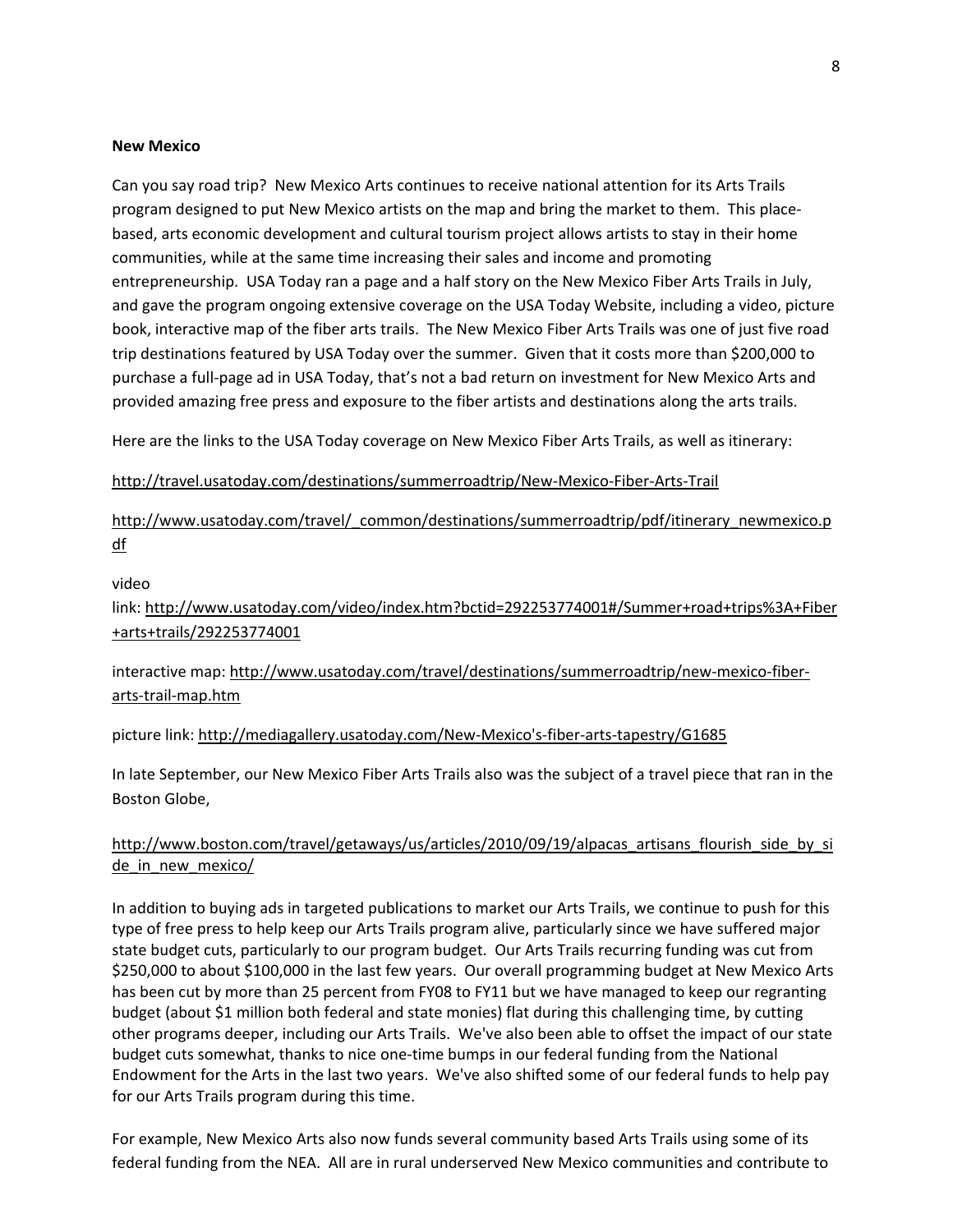the sustainability of artists and their families, as well as promoting cultural and heritage tourism. The Northern New Mexico Potters Trail features contemporary clay artists who live and work in Northern New Mexico and Santa Fe, [www.newmexicopotterstrail.org](http://www.newmexicopotterstrail.org/). Visitors to New Mexico now can also hit the trail to see Artistic Vistas and Treasures from Taos to Angel Fire to Cimarron, [www.artisticvistas.org.](http://www.artisticvistas.com/)

The Ancient Way Arts Trail includes Gallup, Grants and the Native American communities of the Navajo Nation, Zuni Pueblo and Acoma "Sky City," [www.ancientwayartstrail.com.](http://www.ancientwayartstrail.com/)

In Valencia County, visitors now retrace ancient pathways on the Arts and Heritage Trail of Valencia County, New Mexico, [http://www.ArtsAndHeritageNM.com/.](http://www.artsandheritagenm.com/)

So, despite our ongoing budget challenges, we are committed to continuing our Arts Trails program to catalyze economic development and cultural tourism in the Land of Enchantment.

# **North Dakota**

We have a couple 'success stories' but I think our best one to date has been the Art for Life program. This program matches a local rural arts org with their local nursing home/assisted living center. The art org assists the center in finding artists for extended work in their facilities. This was a pilot program in 2003 at an assisted living center in Fargo, ND. The original intent was to statistically measure the through self‐evaluation the affects of working with an artist or art project on the 'three plagues' of the elderly: boredom, loneliness and helplessness. Three years ago we brought the program to three communities ‐ and last year we added two more. Although it is not yet self‐sustaining, each site has now funded a portion of the program and expressed interest in gradually taking on the full funding role. A measure of the significance being placed on the program is this year's announcement that one of the sites is being awarded the "Best Practices Award" by the North Dakota Long Term Care Association.

## **Oklahoma**

## Teaching with Capitol Art

The Oklahoma Arts Council recently launched a new program that is receiving tremendous response from schools throughout the state, especially from rural areas. Teaching with Capitol art offers online resources and arts integration tools for Oklahoma teachers to incorporate Oklahoma's Capitol Art Collection into the classroom. Developed by OAC's Curator of Education, the online resources are easy to use and are aligned with the state's required Priority Academic Student Skills for Oklahoma History and Visual Art. When the Oklahoma Humanities Council learned of our project, they offered OAC a grant to award travel subsidies to schools to visit the state capitol as a supplement to the online resources. The program can be accessed as OAC's website at [www.arts.ok.gov/tca.html](http://www.arts.ok.gov/tca.html)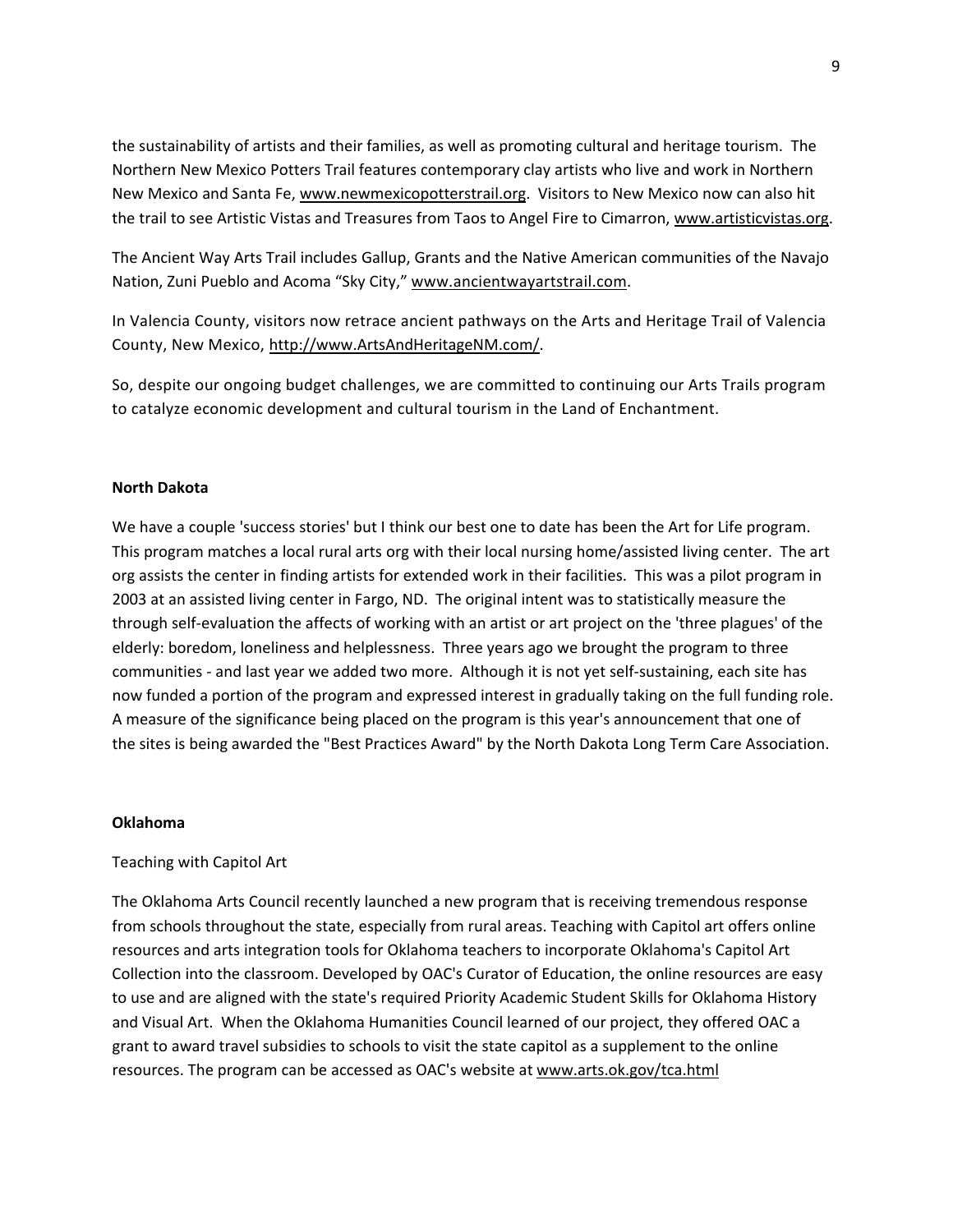#### **Pennsylvania**

Well our big success story is building the advocacy network after the proposed elimination. Finding our real allies. Telling the stories. The gimmicks. The rally. Finding those who just stand off to the side. The social networking and the tensions between the three + advocacy groups in PA. Still waiting to see what long term impact that will be.

The other has to be the CDP…

#### **Tennessee**

# **ATTORNEY GENERAL FILES FOR POTENTIAL TEMPORARY STIEGLITZ COLLECTION DISPLAY ARRANGEMENT**

In response to the Aug. 20 ruling of the Davidson County Chancery Court, Attorney General Bob Cooper filed today a proposal which provides for the Tennessee Arts Commission to take temporary possession of the Alfred Stieglitz Art Collection from Fisk University and contract with Nashville's Frist Center for the Visual Arts to maintain and display the collection.

"This is only a temporary arrangement," said Cooper. "The Collection should return to the Fisk campus when the University is once again financially able to display and maintain the art."

Attorney General Cooper said the Collection would maintain a close relationship with Fisk and would continue to be known and identified as the "Alfred Stieglitz Collection at Fisk University." As part of the proposed agreement, visitors to the Frist Center would be provided detailed information about Fisk and its unique connection to the Collection. Under the agreement, Fisk students and faculty would have additional access to the Collection for research and study.

Under the proposal, Fisk University would be relieved of all costs associated with maintaining and exhibiting the Collection and would not be charged for any work needed to preserve and display the art. Fisk would have the right to ask that the Court return the art when Fisk is financially able to maintain and display it. Under the proposal, a committee of nationally-recognized experts has agreed to assist with maintenance and preservation of the art.

"We are honored to be asked to place on exhibition on behalf of the Tennessee Arts Commission this important collection of art," said William R. Frist, chairman and president of the Board of Trustees of the Frist Center for the Visual Arts. "Our intention is to make works in Fisk's Steiglitz Collection available for viewing free of charge and to invite visitors to see the works through extensive community outreach activities. The collection will be available for viewing seven days a week, 362 days a year to the tens of thousands of people who come see exhibitions in our galleries. In addition, the Frist Center sustains partnerships with more than 60 community organizations, providing art education and enrichment, and the collection will figure prominently in these and other programmatic activities." In its August ruling, the Court expressed concerns about the conditions under which Collection is maintained and displayed and whether those conditions should be modified. To address these concerns, the Attorney General's proposal includes a committee of nationally recognized experts which would propose best practices for care and display of the art. The Attorney General would suggest modifications in the required conditions based on the recommendations of these experts.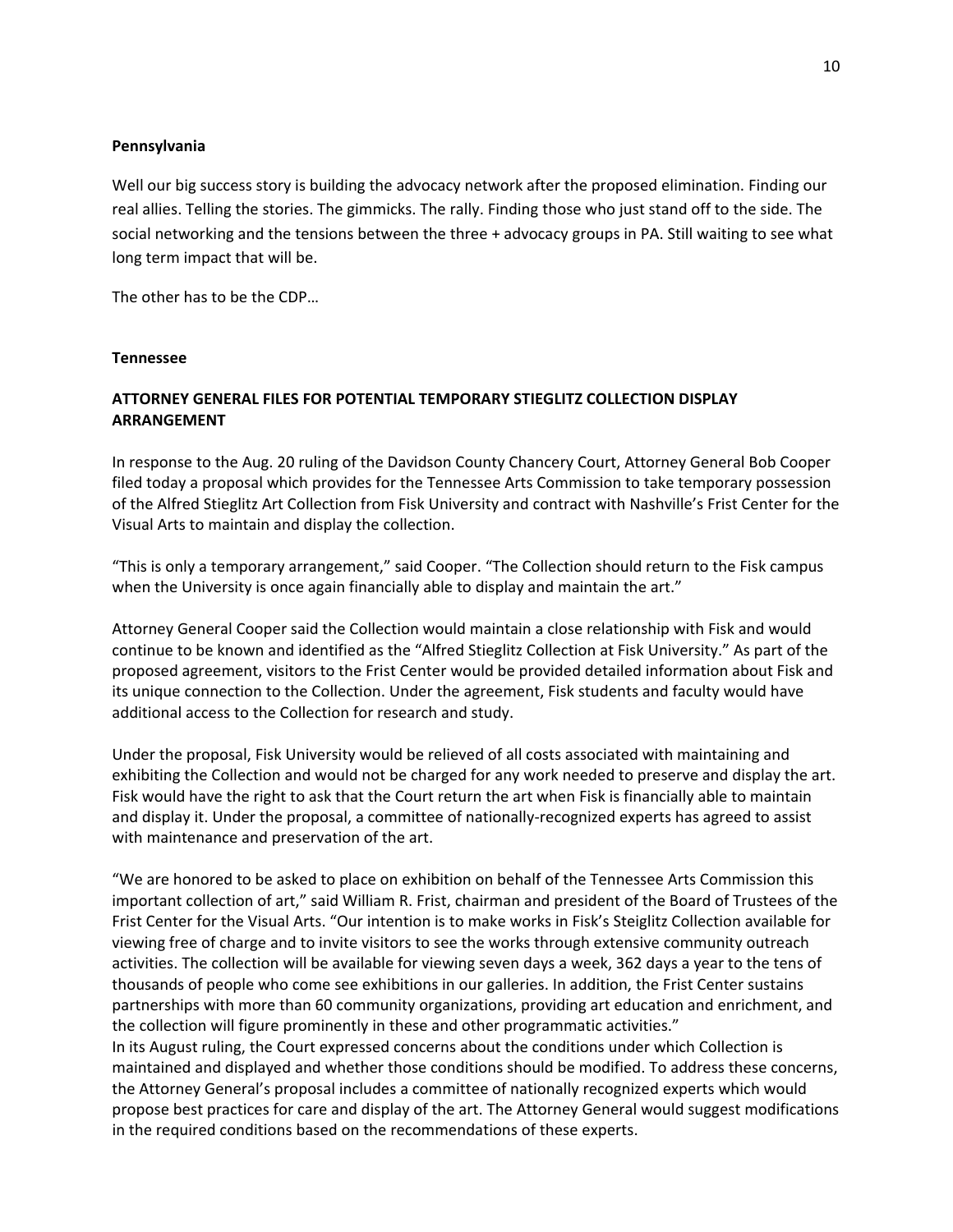Chancellor Ellen Hobbs Lyle ruled last month that Fisk University's financial condition does not make it practicable for the University to continue to maintain and display the art collection in Page 2 Nashville. She held that any alternative proposal for the Collection must closely approximate the intent of the donor, Georgia O'Keeffe, that the Collection be displayed in Nashville to promote the study of art in Nashville and the South. According to documents filed today by the Attorney General, the Tennessee Arts Commission would take temporary custody of the collection until the University is financially able to resume its role. The Frist Center would make suitable gallery space available for display of the collection at no charge to the public with additional access for educational purposes by Fisk students and faculty. As owner of the building, Metro Nashville would help defray the cost of renovations necessary to prepare the gallery space. Specifically, the proposal calls for the Frist Center to convert the 900‐square‐ foot Rechter Community Room into a gallery to house the Collection. There will be no charge for admission to that gallery. The State of Tennessee would pay for insurance and any remediation or restoration and upkeep of the art while MDHA pays for the actual renovation of the Rechter Community Room for the Collection. "The Tennessee Arts Commission (TAC) believes that the Attorney General's proposal is another example of a creative collaborative partnership that will assist the TAC in achieving each of the six goals outlined in our strategic plan," said Rich Boyd, executive director of the TAC. "The Commission has a long history of support for the Fisk Jubilee Singers, and we are honored to have a role in keeping this important collection in Tennessee." The Attorney General of Tennessee is a party to this lawsuit representing the citizens of the state who, under state law, are the beneficiaries of any charitable gift such as the gift by Georgia O'Keeffe. Attorney General Cooper has opposed the sale of a half interest in the Collection to a private museum in northwestern Arkansas, contending it would violate the intent of the donor. Failure to adhere to the intent of the donor in this case would establish a precedent that could discourage future charitable giving in Tennessee, according to Attorney General Cooper.

#### **Texas**

#### *Art on Art* Cultural Tourism Blog

One year ago, the Texas Commission on the Arts (TCA) launched *Art on Art* (www.artonart.com), a blog dedicated to promoting cultural tourism in Texas. Since that time, there have been 150 posts talking about more than 400 organizations, 100 individual artists, 130 Texas communities and 180 arts and cultural events.

Response from the field has been very positive, and numerous arts organizations now make it a point to ask TCA to blog about events happening in their communities. They see the value *Art on Art* brings in terms of attracting larger audiences to their venues and events. Many TCA funded organizations now link to *Art on Art* from their websites, and they are helping us spread the word about this unique blog.

In addition to being an effective promotional tool for the arts in Texas, *Art on Art* also encourages professional development. The blog provides information on cooperative marketing opportunities, educational workshops, online resources, additional state agency resources, and other information intended to enhance business opportunities for arts organizations and individual artists.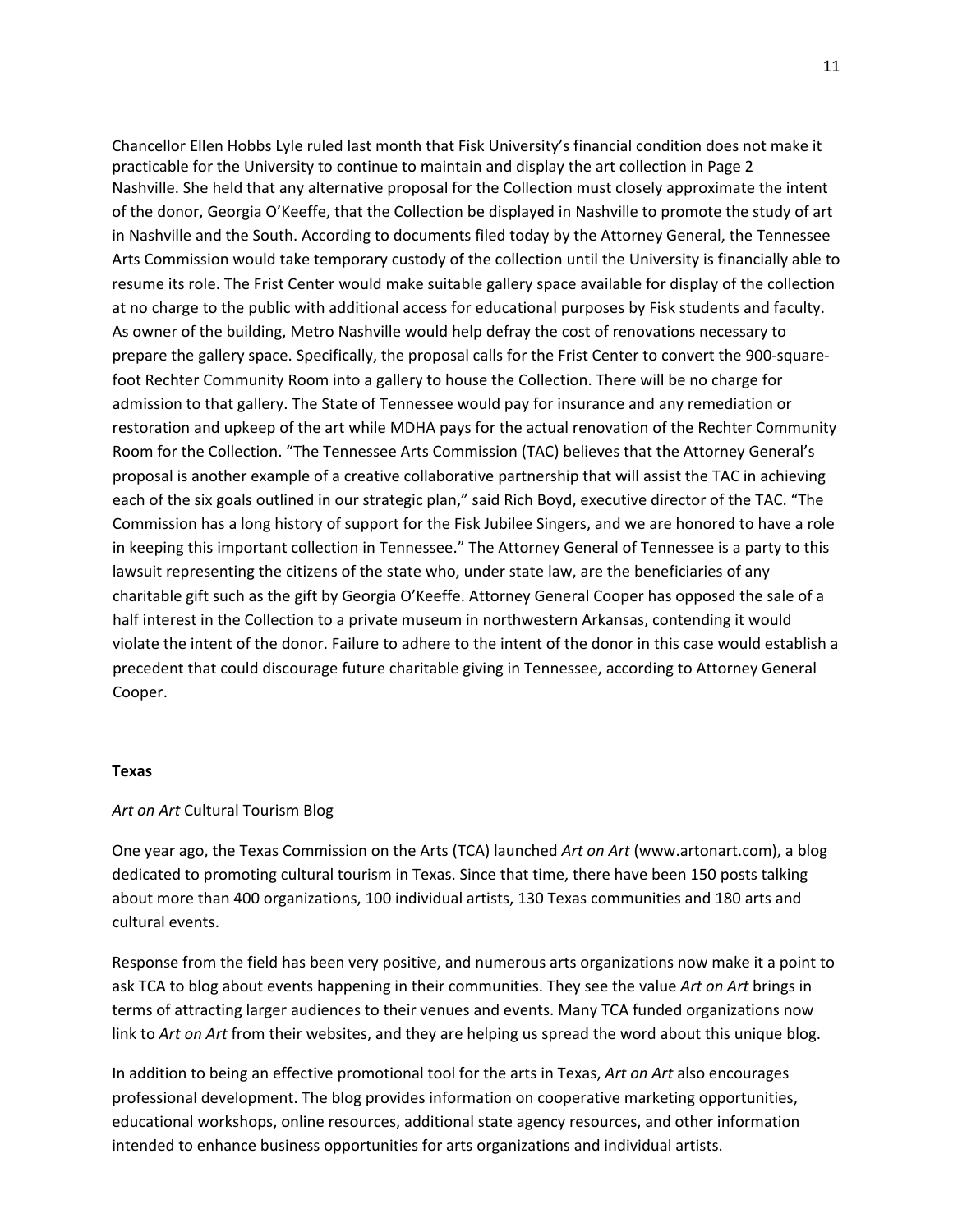*Art on Art* represents TCA's initial foray into social media and came about as a result of TCA's involvement in Texas tourism. TCA is one of five state agencies charged with attracting visitors to our state. Other partners include the Office of the Governor Economic Development and Tourism, Texas Historical Commission, Texas Parks and Wildlife, and Texas Department of Transportation. Together, these five agencies work in support of the *Texas. It's Like a Whole Other Country* campaign. With more and more travelers conducting research and booking travel online, the state partners felt it was important to embrace social media as a way to educate and attract visitors to Texas.

Initially there were concerns that it might be difficult to maintain the blog and keep it current with regular and interesting posts. Fortunately, that has not proven to be the case. On the contrary, there is an abundance of information that can be shared using this communication tool. All TCA staff members are encouraged to contribute story ideas for the blog, and TCA hopes to build on the success of *Art on Art* in the coming year.

Looking ahead, TCA plans to use *Art on Art* as the basis for expanding into other forms of social media, including Facebook and Twitter. Over the past year, *Art on Art*'s audience of readers has grown steadily, and TCA receives feedback on the blog from the arts and tourism industries, as well as the media and general public.

*Art on Art* has proven to be a successful communication tool for TCA, and we look forward to building an even larger audience in the coming year.

## **Utah**

## New Strategic Partnership

Utah was challenged with the loss of 4.5 of its 24.5 FTE's in the 2009 Legislative Session. This affected how we deliver services in our folk arts and museum services programs. Two board task forces were formed to address these challenges and they have been busy during the past 18 months.

As a result, the museums task force created a partnership with Utah State University's Distance Learning Program to cost share a position specifically targeted to serve Utah's diverse museum community. A search committee was formed to write the job description and hire an individual to provide workshops and seminars to museum volunteers and professionals. This can result in a 12 or 24‐hour professional certificate program in museum administration. Anyone 62 years of age or older can participate for a fee of \$10 making this affordable and accessible for many museum volunteers. There are 47 distance learning centers located across the state. The accessibility of these centers means that anyone interested in these classes will have no more than a 30-minute drive to a learning center.

It will take two years to fully develop the program curriculum, but the first classes will begin in January 2011. After the two‐year curriculum is completely developed, this program will also be offered online. These classes will be offered to both matriculated students as well as the general public.